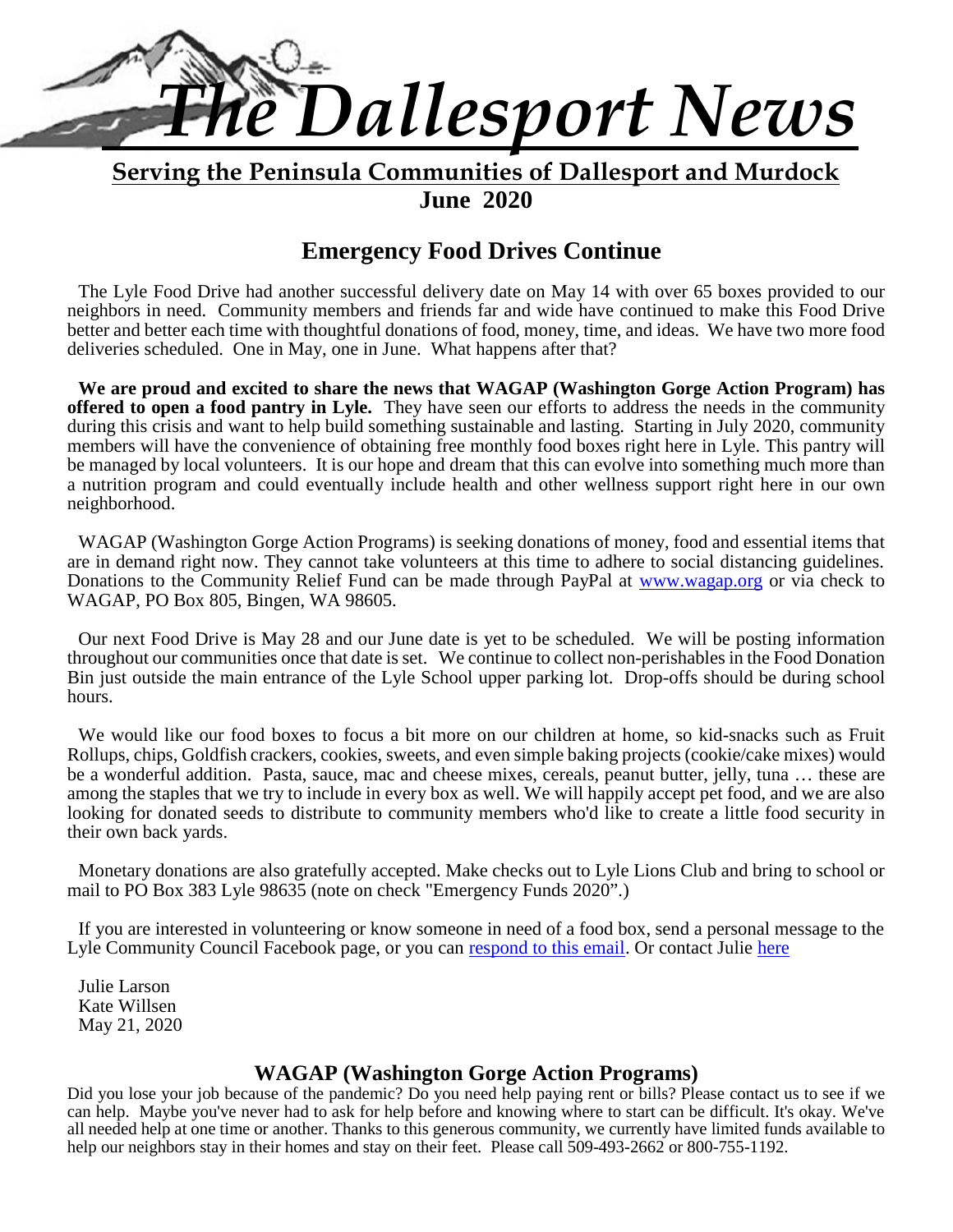### **Book Review By Judy Bane "Marry Me By Sundown" by Johanna Lindsey**

An enticing new historical romance from No. 1 New York Times bestselling author Johanna Lindsey. Marry Me By Sundown takes you on a captivating adventure in 1880s Montana where passions and gold fever run high as an American heiress turns to a rugged mountain man to help her locate her father's fortune.

Summoned back to Philadelphia from the social whirl in London, Violet Mitchell never expected to find her brothers living on the edge of financial ruin while their father seeks new wealth in Montana's gold fields. With the family's home and social standing at risk, Violet makes a drastic decision.

Morgan Callahan rode away from his family's cattle ranch to make his own fortune. Now as he finishes exploiting a mother lode of silver, a young woman claiming to be his late partner's daughter turns up wanting to be taken to her father's mine. Suspecting that the pretty schemer works for the mining outfit that is trying to steal his land, he has no qualms about snatching her and holding her at his camp where she can do no harm.

Morgan underestimated the new thorn in his side. Determined to claim what rightfully belongs to her family, Violet summons up the courage, grit, and spunk to cope with the hazards and discomforts of an untamed land and the disturbingly masculine stranger who holds her fate in his hands. But an error of judgment brings down a hailstorm of calamity and danger that upends her plans and deepens her bond to a man who is not the brilliant match a lady wishes to make but could be all that a strong, passionate woman desires.

Utterly captivating. Wonderfully entertaining. Let legendary author Johanna Lindsey capture your heart with her unforgettable romance.

Sadly, Johanna Lindsey passed away a short time ago, but her legendary career as one of the top romance authors will live on in her long list of titles.

# **Fort Vancouver Regional Library**

We have reinstated our telephone information line at 360-906-5000, or tollinformation line at 360-906-5000, or toll-<br>free at 888-546-2707, seven days a week  $\tau_{\text{rebin}}$ from noon to 5 pm. You can call this number for assistance with your library account or to get answers about other services or resources. For those with internet connectivity, you can get

assistance online by clicking the green Contact Us button on our website.

Our library staff is working hard to create virtual programming opportunities for you as well as other passive activities to help you pass the time. This includes story times and STEM activities for kids, book discussions for adults and gaming for teens, giving you safe options for education and entertainment from home. Check our events calendar to see what's happening each week.

We are currently keeping all holds in place and will notify you when we can fill your requests. One of our first priorities will be to get those items you've been patiently waiting for into your hands. Please don't worry about returning any items you have currently checked out. We have extended all due dates and as always, we do not charge overdue fines.

We miss serving you in person and look forward to a time when we can do so again. In the meantime, and despite the closure, we hope you can find your place through the many resources we have available on our website.

Stay healthy. Keep reading. Hope to see you soon.

Amelia Shelley

Executive Director

# **Klickitat County awarded CARES funds**

Klickitat County has been awarded Federal funds made available through the Department of Homeland Security (DHS) Federal Emergency Food and Shelter National Board Program.

Klickitat County has been chosen to receive \$12,329 and an additional CARES allocation of \$17,578 to  $W_{\infty}^{\text{eq}}$ supplement food and shelter programs in the county.

The selection was made by a national board that is chaired by the U.S. Department of Homeland Security's  $\frac{Q}{Q}$ Federal Emergency Management Agency and consists of representatives from the Salvation Army, American Red Cross, the Jewish Federations of North America, Catholic Charities USA, National Council of Churches of Christ in the USA and United Way Worldwide. Local boards are charged with distributing funds appropriated by Congress to help expand the capacity of food and shelter programs in high-need areas around the country.

local board made up of representatives from Klickitat County, local churches, United Way, the American Red Cross and the homeless will determine how the funds awarded to Klickitat County are to be distributed among the food and shelter programs run by local service agencies in the area. The local board is responsible for recommending these funds and any additional funds available under this phase of the program.

Under the terms of the grant with the national board, local agencies chosen to receive funds must: 1) be private voluntary non-profits with 501 (c) status or units of government; 2) be eligible to receive federal funds; 3) have an accounting system; 4) practice nondiscrimination; 5) have demonstrated the capacity to deliver emergency food and /or shelter programs; and 6) if they are a private voluntary organization, they must have a voluntary board of directors. Qualifying agencies are urged to apply.

Klickitat County has received Emergency Food and Shelter funds previously. Those funds have been allocated to local food banks and shelter programs.

**Klindt's Bookstore** 541-296-3355 315 E. 2nd Street, The Dalles Hours: Mon. – Sat.8:00 am– 6:00 pm Sundays 11:00 am - 4:00 pm **The Dalles/Wasco County Public**

**Library** 541-296-2815

wascocountylibrary.com

722 Court Street, The Dalles **HOURS:**

Monday-Thursday 10 a.m. to 8:30 p.m. Friday-Saturday: 10 a.m. to 6 p.m. Closed Sunday

*\*FREE wireless Internet access* inside the library and on library grounds. **White Salmon Valley Community Library** 509-493-1132 - Town & Country Sq. White Salmon Open Tuesdays 10:00 am - 8:00 pm

Wed.-Sat. 10:00 am - 6:00 pm

*\*FREE wireless Internet access* **Goldendale Community Library** (509) 773-4487 131 West Burgen Street Goldendale, Open M Tu Th F Sat 10am-6:00pm and 10 to 8 on Wednesdays

# **Bookmobile**

Fort Vancouver Regional Library 1-888-546-2707

The Library Bookmobile **Winter Schedule**

**Wednesdays Cancelled**

\*Lyle Merc. 9:30-10:15 \*Book return available at this location Lyle Community School 10:30-12:30 Dallesport Church of Christ…1:45–3:00 A map of all FVRLibraries'

bookmobile stops as well as printable schedules can be found at

http://www.fvrl.org/bookmobiles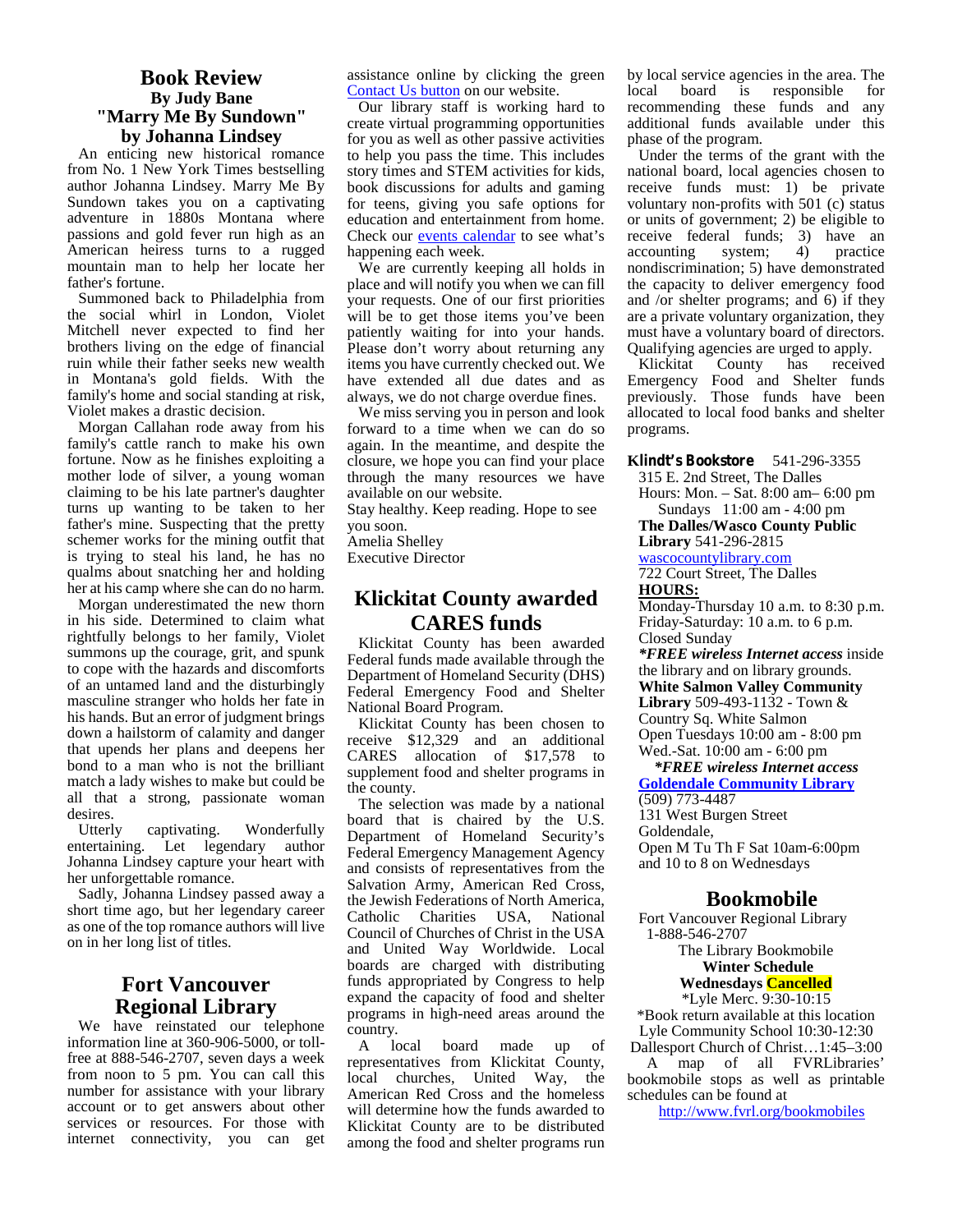# **Community Council Corner**

By Angie Jenkins The next meeting of the Dallesport-<br>furdock Community Council is Murdock Community scheduled for Thursday **June 11, 2020** and may be held on **ZOOM.** If you would be interested in attending, please contact a Council member listed on the last page of this newsletter.

**www.dallesport-wa.org**



**Alice Faye Mattox**

Beloved Wife, Mother, Grandmother and Great Grandmother Alice Faye Mattox (Schultz) passed away at home in Dallesport, Washington on May 21st, 2020 at the age of 79. Alice was born to Dollie Gertrude (Snodgrass) and Charles Ebel Schultz in Brounland, West Virginia on June 3, 1940.

Alice married John Edward Mattox, Jr. in Ruth, West Virginia on May 13, 1956. She worked for most of her career for Diamond Fruit Growers in Pine Grove and Odell, Oregon. Alice was a member of Lyle Grange #87 and spent many years after retirement volunteering for Klickitat County Senior Services. In 2011 Alice and John were voted Klickitat County Volunteers of the Year.

She was a people person, striking up a conversation and making friends as a young newlywed in the strange land of Washington State, in her career at Diamond Fruit and in her retirement while volunteering, attending senior lunches and at the annual Dallesport Crafts Bazaar. She was a giving lady who put family and friends first and always found the best in others. Alice loved making quilts, crocheting, sewing, knitting and just about every craft imaginable. In 2003 she started a crafts bazaar in Dallesport where she rented tables, sold her crafts and provided refreshments just so she could donate the proceeds to the Dallesport Community Council Children's Christmas Party and to the Dallesport Volunteer Fire Department.

After moving to Washington, Alice lived in Snowden, Lyle and Dallesport. She traveled every year she was able to West Virginia to visit her parents and siblings, by plane, train and auto.

Alice loved spending time with her grandchildren and great grandchildren, whom she worshipped. She is survived by her son Wayne Edward (Susan) Mattox of Dallesport; four grandchildren, Dallas (Amanda) Mattox and Gage Mattox of Dallesport, John Pemberton in Indiana and David Pemberton in Arizona; and eight great grandchildren. Alice was preceded in death by husband John Edward Mattox, Jr., daughter Heather Jean Pemberton (Mattox), sisters Sudie Justice, Vonda Price, Mary Jenkins, Reba Renaud and Betty Walker and brothers Charles Schultz and Daniel Schultz.

A graveside service will be held at the Cemetery in Appleton, Washington on June 1st. Gardner Funeral Home is handling arrangements. In lieu of flowers, donations may be made to Heart of Hospice in memory of Alice Mattox.

#### **Fire Season**

Washington and Oregon are expected to have the worst wildfire season in the nation, according to the Department of Natural Resources.

So far this year, Washington state has seen nearly 300 fires. In a typical season, around 100 burn.

"The reason why we're seeing an increase in fires, people are staying home, staying safe, and they have more time on their hands and doing yard work and they're burning those debris piles and they're getting out of control," said Hilary Franz, Commissioner of Public Lands with the Washington State Department of Natural Resources.

As we enter the summer months, another factor that could increase wildfire risk is warmer and drier than average conditions for June and July. Also, the early loss of snowpack, especially on the eastern slope of the Cascades is bringing moderate to severe drought conditions in that region.

Another challenge this wildfire season, is keeping firefighters safe during the ongoing Covid-19 pandemic. DNR says it will turn to more air resources and use their latest tool, pumpkin tanks. They're portable water storage tanks that can be deployed to hard reach areas that lack natural water sources, and can be refill sites for helicopters.

DNR is urging the community to take steps to prevent wildfires such as maintaining defensible space between your home and wildlife, and stop lighting fires.

# **Dallesport Water Dist.**

P.O. Box 131 Dallesport, WA 98617 If you have any questions regarding your water system, please feel free to contact. Water Manager: Scott Dixon 541-980- 6756, Certified Water Operator: Austin Wilson 541-980-6756, District Clerk: Chelsea Wooderson 541-980-6514

#### dwdmanager@gmail.com or dallesportwater@gmail.com

Office hours: 8:00am to 1:00pm Monday thru Thursday. 541-980-6514 Monthly meetings are held on the 2nd Wednesday of every month at 5:00pm at the Dallesport Community Center.

#### **June Meeting is Cancelled**

**Klickitat County Health Department - Home**

http://www.prod.facebook.com/Klickitat countyhealth

**Washington State Department of Health - Home**

http://www.facebook.com/WADeptHealth

**Department of Emergency Management sign up for Emergency Notifications and KCDEM programs can be found**

**at http://klickitatcounty.org/249/Emergency- Management**

**Klickitat County Public Health http://klickitatcounty.org/1187/COVID-19**

### **Mental Health Crisis Lines**

The mental health crisis lines listed below **are available for all people in Washington** regardless income or whether you have insurance or not.

**For immediate help:** call 911 for a lifethreatening emergency.

**For suicide prevention:** Contact the National Suicide Prevention Lifeline at 1-800-273-8255 (TRS: 1-800-799-4889)

**Klickitat County 1-800-626-8137**

# **Washington State Department of Health**

Visit the state website for the latest COVID-19 information, statistics & resources to help you and your family**.** https://coronavirus.wa.gov/?fbclid=IwA R0Fh\_NSvmJTNWOKwDcQTM02p4V bnIsIFxsE21FGplr944J4H8wwof8CfhQ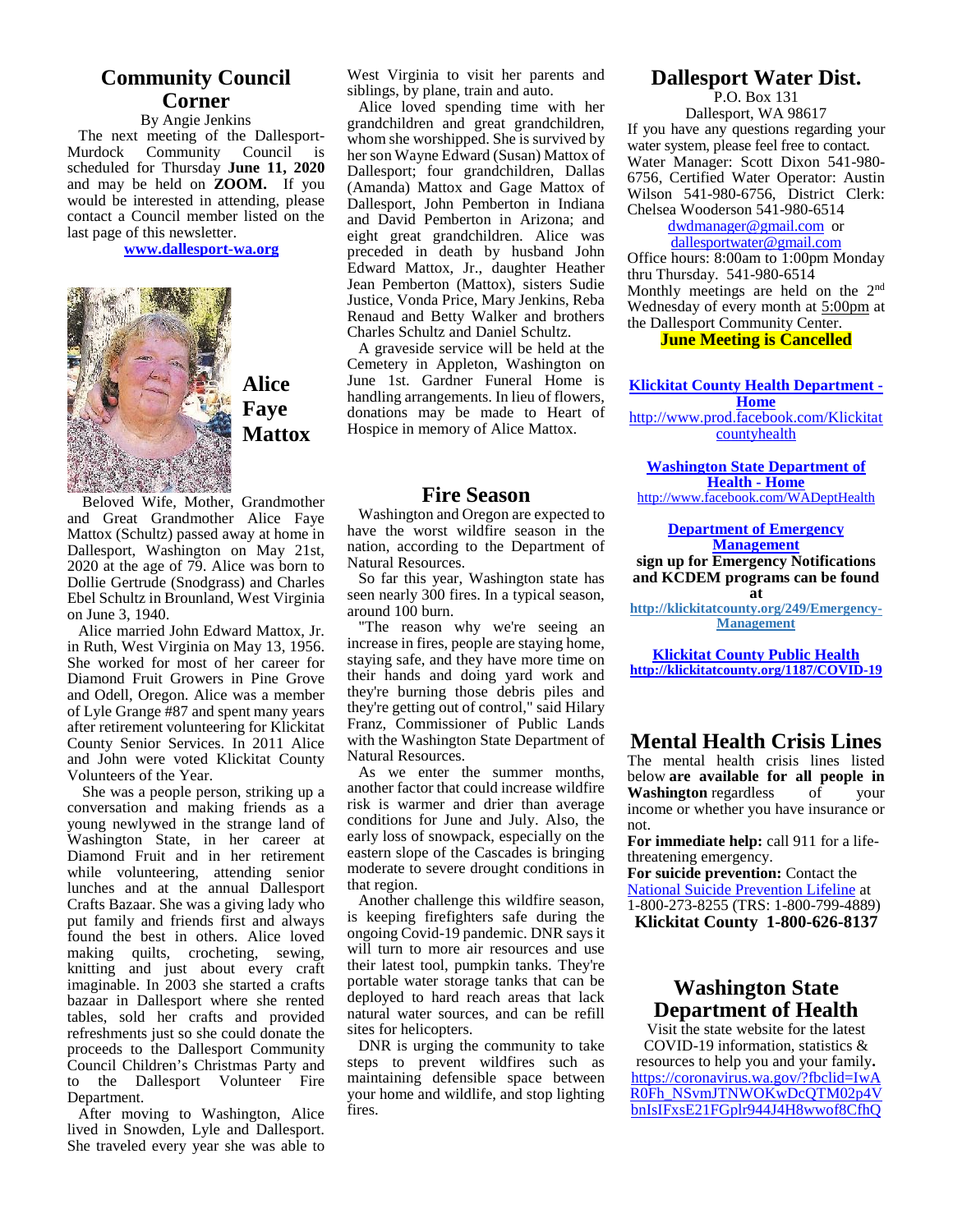# **Fire Outlook**

Almost 100% of Oregon and the eastern half of Washington face above normal potential for large wildfires this summer, according to the latest forecast released today by the National Interagency Fire Center. Continued drought conditions, including limited rainfall and subsequent diminished snowpacks, are just two factors leading to the determination, according to the national report.

"Spring and Summer climate outlooks portray warmer and drier conditions than typical for the region through August," said Carol Connolly, spokeswoman for the Northwest Interagency Coordination Center. "We are anticipating higher-than-usual large fire risk in sections of Oregon and eastern Washington." The enhanced probability for big fires, indicated by red on the NIFC monthly maps, begins next month across southwest Oregon. After that it spreads to all parts of Oregon by August, except the most northwest quadrant of the state.

Western Washington maintains normal wildfire risk through August, according to the report.

With melt-off already underway, snowpacks in Washington remain above average, while Oregon's are below average, except for Mount Hood and northeast Oregon, according to the data.

Another reason why a drier-than-average April was bad for the region: It expedited the drying of dead plants on the ground, making them more susceptible to fire starting. This indicator is called "dead fuel moisture" in the NIFC report.

Meterologists and fire experts from numerous federal agencies contribute to these monthly forecasts.

Read the full NIFC report  $\rightarrow$  http://ow.ly/OTBS50zuygL

- Planning for wildfire in a COVID-19 world: ow.ly/XYc950zq2GP

- BLM stresses wildfire preparedness, resource sharing: http://ow.ly/SPvP50zuyjr

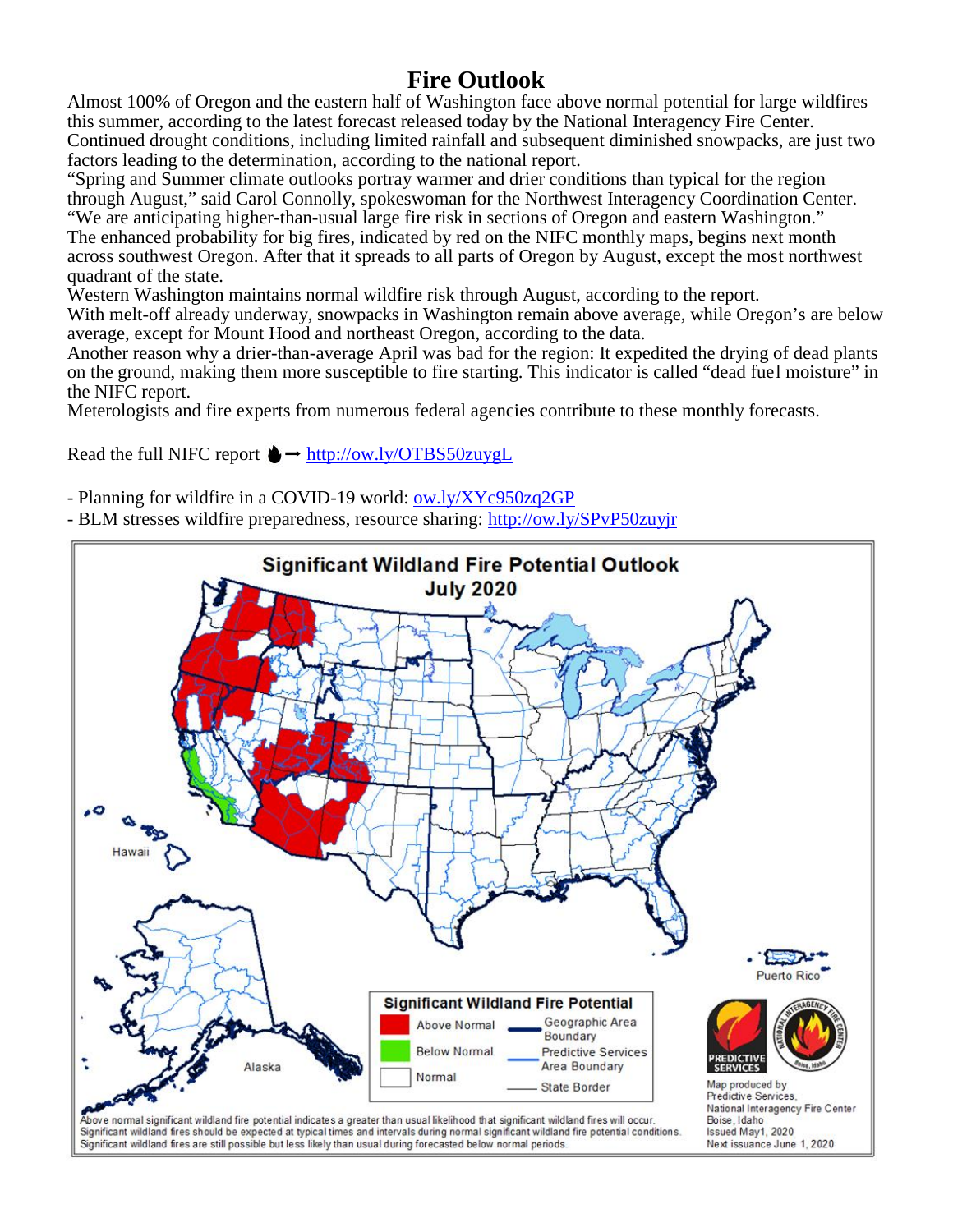# LYLE SCHOOL DISTRICT #406

# **Graduation Cruise - June 6, 2020**

Lyle Schools will host a Graduation Cruise for our graduating seniors on Saturday, June 6, starting in Dallesport at 2 p.m. Grads will be driven through Dallesport and Lyle. Community members are encouraged to park along the cruise route and honk and or applaud for our 20 graduates.

We encourage everyone to stay in their vehicles and otherwise practice social distancing while celebrating the Class of 2020. Students will wind up at the school where staff will honor them. They will receive their diplomas and some other special surprises as they complete their circuit around the school. Complete details will be posted to the website, www.lyleschools, by 5/29.

# **June 17 is the Last Day of the Historic 2019-2020 School Year**

We've all learned to be more flexible during this extended school closure. Distance learning recommendations and requirements were something of a moving target as state leaders dug into challenges raised by this unprecedented experience.

The Office of the State Superintendent of Public Instruction first directed all schools to plan on being in session until June 19<sup>th</sup> but changed that directive in May, instead mandated schools to add 5 school days to the end of the originally-scheduled last day of school.

Lyle's original end date was June 9<sup>th,</sup> but we had to add a snow make-up day, too. Then adding an additional five school days brought our end date June 17.

# **Virtual Kindergarten Roundup**

Pre-Kindergarten and Kindergarten registration is under way. Children must turn 3 by September 1 to be eligible for prekindergarten and spaces are limited. Kids must be 5 by September 1 to enter Kindergarten. More information is at www.lyleschools.org.

For the youngest children starting school every fall, Lyle School District has long held Pre-Kindergarten and Kindergarten Round- Up, a registration event for these youngest of students and their families.

They are traditionally invited to the school to meet the teachers and other staff, participate in some typical pre-K/Kindergarten activities and get familiar with the classroom. Parents also get the not-so-fun part, filling out the forms.

This year, like schools around the state, Lyle School has needed to get a little creative in enrolling our newest students.

Starting Wednesday, May 20, a video about Lyle School's programs for 3, 4, and 5-year-old children will be available on the district's website, Lyle Schools and shared to its Facebook page, @Lyleschools.

The video will have greetings from teachers and staff, a visual tour of the classrooms, and links to more information. That info will also be shared in the post for those who can't view the video.

# **Our Klickitat Prevention Coalition**

Our Klickitat Prevention Coalition is "*A Partnership of Youth & Adult Community Members Working Together to Reduce the Negative Impacts of Substance Use in Klickitat County".* They are currently looking for a new Coalition Coordinator. If you, or anyone you know, might be interested please share this information and encourage them to apply! They are also recruiting for a new Chairperson and Secretary for their Leadership Team. Their Election Committee is working on recruiting for these positions as well. If you would like to help or have some ideas please let Rita or Abby know. (509) 281-2399 or online at OurKlickitat.org, Facebook at Our Klickitat or OurKlickitat@gmail.com. They are a Drug Free Communities program operated through Washington Gorge Action Programs.

> Stay connected on Lyle School District's Facebook page or on our website at Lyle School District [www.lyleschools.org].

**(Klickitat, Lyle Against Substance Abuse Coalition) June 17th. 5 - 6:30 pm Meets the 3rd Wed of each month. Alternates between Klickitat and Lyle The Library Bookmobile--- Winter Schedule Canceled Wednesdays June 10th. & 24th . Cancelled \*Lyle Merc. 9:30-10:15 \*Book return available at this location Lyle Community School 10:30-12:30 Dallesport Church of Christ…1:45–3:00 Dallesport PTO Meeting Tue, June 2nd . 2:45pm – 3:45pm Monthly on the first Tuesday Cancelled School Board meetings will be held @ 6pm on the fourth Wednesday June 24, 2020** *Support your school and attend a meeting.*OUGAR CUB

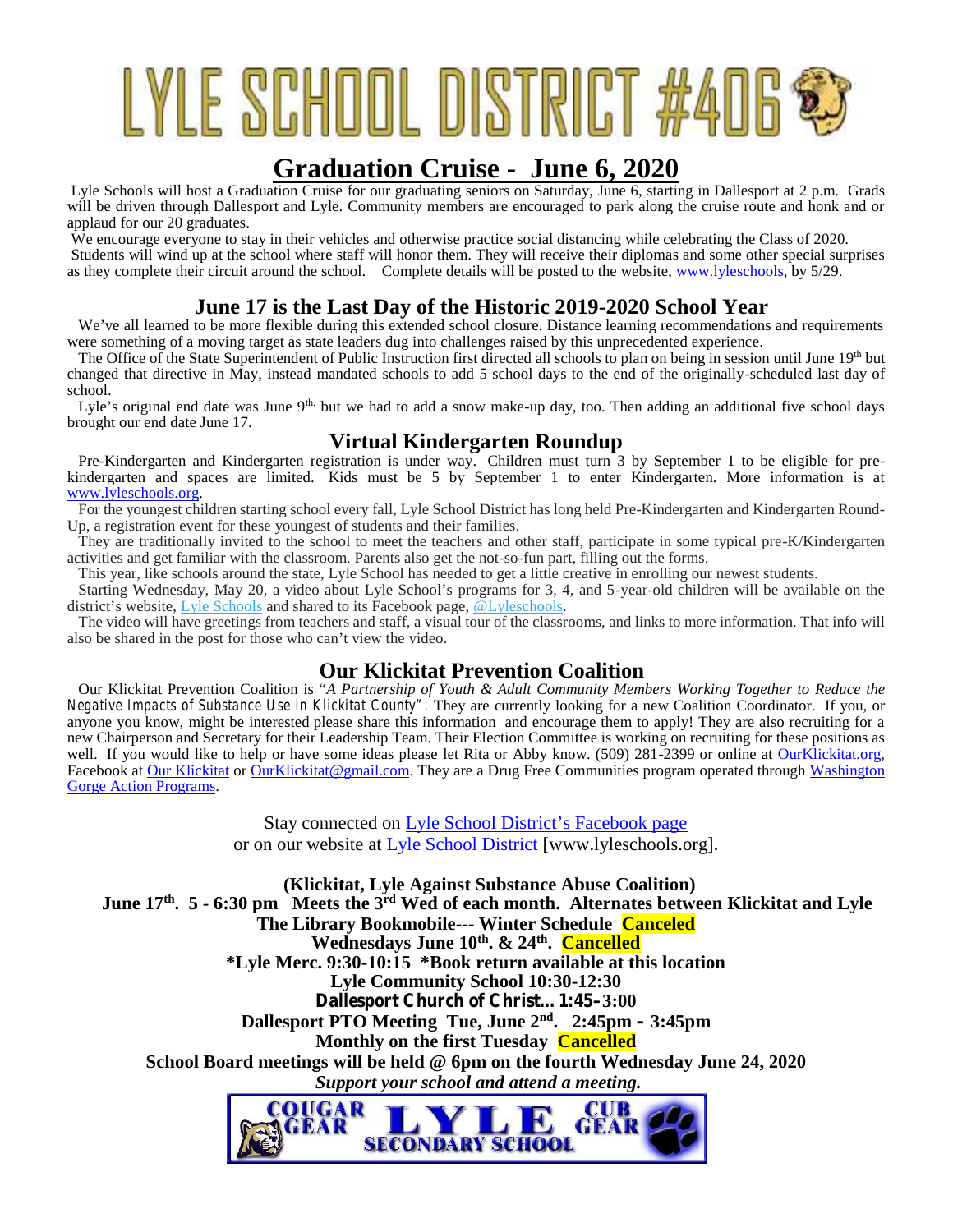# **Gorge Grown Mobile Market Returns**

The Mobile Farmers Market returns every Friday, 4-6pm at the Lyle Activity Center, starting this week (May 8)! We're bringing you SAFE, fresh, local food that supports our Gorge farming economy.

HOWEVER! The market will look \*very\* different this year with COVID- 19 safety precautions in place: -Please plan on wearing a mask to keep our staff and others safe.

-Keep a 6 ft distance from everyone at all times.

-Do not come if you are feeling unwell or might have been exposed to COVID- 19.

-Send one family member to shop, and offer to shop for your neighbors to minimize market traffic. Until things are back to normal, THIS NOT A LEISURELY SOCIAL EVENT!

To protect you: we will have one staff person to handle food and shop for you, and another to handle all transactions. Farmers markets are designated as essential services, and are much safer than the grocery store.

Remember, if you use your EBT/SNAP card (aka food stamps) at the market we will give you an extra, free \$5 to spend! We also take Credit/Debit cards and cash.

For May, expect items like salad mix, arugula, rhubarb, leafy greens, asparagus, spicy microgreens, radishes, green garlic, leeks, mushrooms, apples, pears, honey, and more, plus everyone's favorite Pine Street Bakery french baguettes! L77 Ranch will not be at market this year, but you can learn more about ordering beef directly from them for delivery or pick up here: https://l77ranch.com/the-littleseven-seven-highland-beef-products/ For more information, go to

www.gorgegrown.com/mobilemarket/

# **Wasco County Fair and Rodeo canceled**

The Wasco County Fair Board has canceled the 2020 Wasco County Fair originally scheduled for August 20-23 due to state restrictions regarding the size of mass gatherings, according to Fair Manager Kay Tenold.

# **The Dalles Farmers**

**Market** is set to open for our regular season: Saturdays, 9am-1pm, at City Park (5th & Union) starting **June 6th.**

HOWEVER! market will look \*VERY\* different this year with lots of COVID-19 safety precautions in place. Before you come, you must read and abide by our safety measures, stated here:

#### http://www.thedallesfarmersmarket.com/ safety/

The safety of our shoppers, staff, farmers, and wider community is our utmost top priority. Farmers markets are essential services, just like grocery stores- $\frac{ye}{1}$ Let's all do our part to keep each other  $\frac{1}{1}$ safe while supporting our local economy. and nourishing our bodies with healthy, nutritious foods.

Like The Dalles Farmers' Market to stay up to date on all the happenings. Stay safe, everyone!

# **41st Annual Northwest Cherry Festival Postponed**

After careful consideration and a heavy heart, The Dalles Area Chamber of Commerce has decided to postpone the 41st Annual Northwest Cherry Festival til 2021.

With the uncertainty of the guidelines for public gatherings in July, and not wanting to put anyone in the community at risk, the Board of Directors and The Dalles Area Chamber of Commerce team have decided to postpone the 41st Annual Northwest Cherry Festival to 2021.

This has been an exceedingly difficult decision as our community looks forward to this event. Each year we celebrate the cherry harvest, our community, and bringing together friends and families to enjoy a fabulous weekend and we will again soon!

We are looking forward to the 41st Annual Northwest Cherry Festival in 2021 and hope to make it bigger and better then ever!

Stay safe and we will see you next year.

# **Columbia Gorge Vendors Market**

**VEHOOTS IVIATKEL REGISTER:**<br>For those of you that depend on yearly events for your home businesses, like Cherry Fest, St Mary's Christmas Bazaar, Huckleberry Fest and the like...not to mention those of you that do your Holiday shopping to help support local artists.

Check out the Facebook page for buying and selling your crafts. This puts all vendors in one convenient, virtual shopping bazaar.

Find our group here!!

https://www.facebook.com/groups/738 079160270844/?ref=share

# **June 6th. 2020**

The memory lives on! 6th June 2020 marks the **76th anniversary** of the **D**- **Day** Landings and the Battle of Normandy and with it, a momentous occasion to celebrate peace, liberty and reconciliation.

# **Fort Dalles Fourth**

Our community WILL be having a Fort Dalles Fourth Display. It will be:

 The largest FD4 display in the last five years, if not ever.

 Featuring pyrotechnics too big to be displayed in the Portland area.

 TV Broadcast throughout Oregon/SW Washington on KATU News

 Live streamed for any of your friends & family around the globe.

 Promoted the month of June throughout Oregon/SW WA.

 Compliant with any Oregon social distance requirement on July 4.

PAID FOR (no individual donations) needed this year) thanks especially to our major sponsors:

Columbia Gorge Toyota

Timmons Law PC

A Kidz Dental Zone

Columbia Gorge Affordable Homes LLC Hattenhauer Distributing Co.

and VERY generous donations from: **Bernert Barge Lines** 

Western Display Fireworks

And in partnership with City of The Dalles - City Hall. None of this would be possible without it.

Get your yard ready, your porch ready, your rooftop ready, your big screen ready, your family ready and your friends anywhere in the world ready. Many ways to watch what will be the most watched display in local history.

# **PPP Loan Forgiveness Webinar presented by Columbia Bank**

**Jun 4, 2020 10:00 AM - 11:00 AM** Please click here to RSVP

Hear a discussion on PPP loan forgiveness based upon current guidance with the Perkins & Co CARES Team that will include:

Overview of the loan forgiveness calculation

Information regarding forgiveness reductions related to decreases in FTEs/wages

Planning ideas to maximize the benefits of PPP

A review of a loan forgiveness calculator tool that you can use to calculate loan forgiveness based upon your circumstances

How to find out what documentation you will need to submit to your lender to apply for loan forgiveness

We hope you can join us! If you have any questions prior to the event, please contact your banker.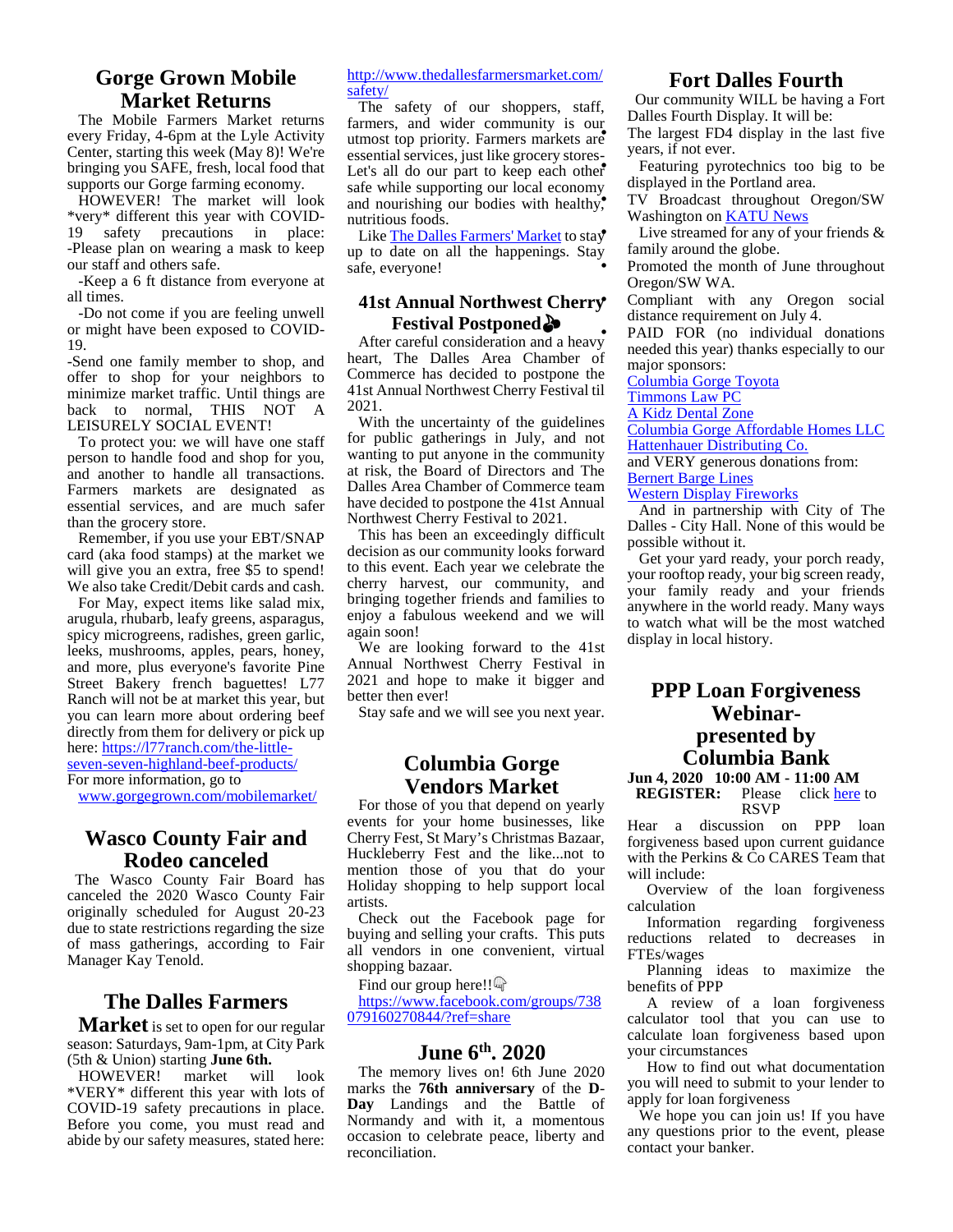# **Dallesport-Murdock Community Calendar**<br>Dallesport-Murdock Fire Dept. KCFD#6 Dallesport-Murdock Community Council

**630 Central Ave. P.O. Box 215 767-1252 136 6th Ave. P.O. Box 8**

**Dallesport-Murdock Community Council** 

**Post Office hours are 8am-2pm M-F Sat. 7:30am-11:00 for package pick up only Phone 767-1577**

| <b>June 2020</b>                                                                                                                                     |                                      |                                                                    |                                                                                                                                                                                                                       |                                                                         |                         |                                            |  |  |
|------------------------------------------------------------------------------------------------------------------------------------------------------|--------------------------------------|--------------------------------------------------------------------|-----------------------------------------------------------------------------------------------------------------------------------------------------------------------------------------------------------------------|-------------------------------------------------------------------------|-------------------------|--------------------------------------------|--|--|
| <b>Sun</b>                                                                                                                                           | <b>Mon</b>                           | <b>Tue</b>                                                         | <b>Wed</b>                                                                                                                                                                                                            | <b>Thu</b>                                                              | Fri                     | <b>Sat</b>                                 |  |  |
| <b>AA</b> Meetings<br><b>Wednesdays and</b><br><b>Sundays 7pm</b><br><b>Lyle School</b><br>Library<br>625 Keasey<br>360-870-3321<br><b>Cancelled</b> |                                      | 12<br><b>Senior Lunch</b><br>Lyle<br><b>Cancelled</b>              | $\mathbf{3}$                                                                                                                                                                                                          | 4                                                                       | 5                       | 6<br>D-Day, WWII                           |  |  |
| $\overline{7}$                                                                                                                                       | $\vert 8$<br><b>Best Friends Day</b> | Q<br><b>Senior Lunch</b><br>Lyle<br><b>Cancelled</b>               | 10<br><b>Fire Dist.</b><br>Biz<br><b>Meeting</b><br><b>Commissioners</b><br><b>Meeting</b><br><b>Water Dist.</b><br><b>Meetings</b><br>Bookmobile<br>Cancelled                                                        | 11<br><b>Community</b><br>Council<br><b>Meeting</b><br><b>Cancelled</b> | $\overline{12}$         | 13                                         |  |  |
| 14<br><b>Flag Day</b>                                                                                                                                | 15                                   | 16<br><b>Senior Lunch</b><br>Lyle<br><b>Cancelled</b>              | 17                                                                                                                                                                                                                    | 18                                                                      | 19<br><b>Juneteenth</b> | 20<br><b>First Day of</b><br><b>Summer</b> |  |  |
| 21<br><b>Fathers Day</b>                                                                                                                             | 22                                   | $\overline{23}$<br><b>Senior Lunch</b><br>Lyle<br><b>Cancelled</b> | 24<br>Bookmobile<br>Cancelled                                                                                                                                                                                         | 25                                                                      | 26                      | 27                                         |  |  |
| 28                                                                                                                                                   | 29                                   | 30<br><b>Senior Lunch</b><br>Lyle<br><b>Cancelled</b>              | All meetings are cancelled at the time of this printing.<br>Any changes will be posted on the Facebook "Dallesport<br>Neighbors" page, or you can call the event numbers to see<br>if the event will be taking place. |                                                                         |                         |                                            |  |  |